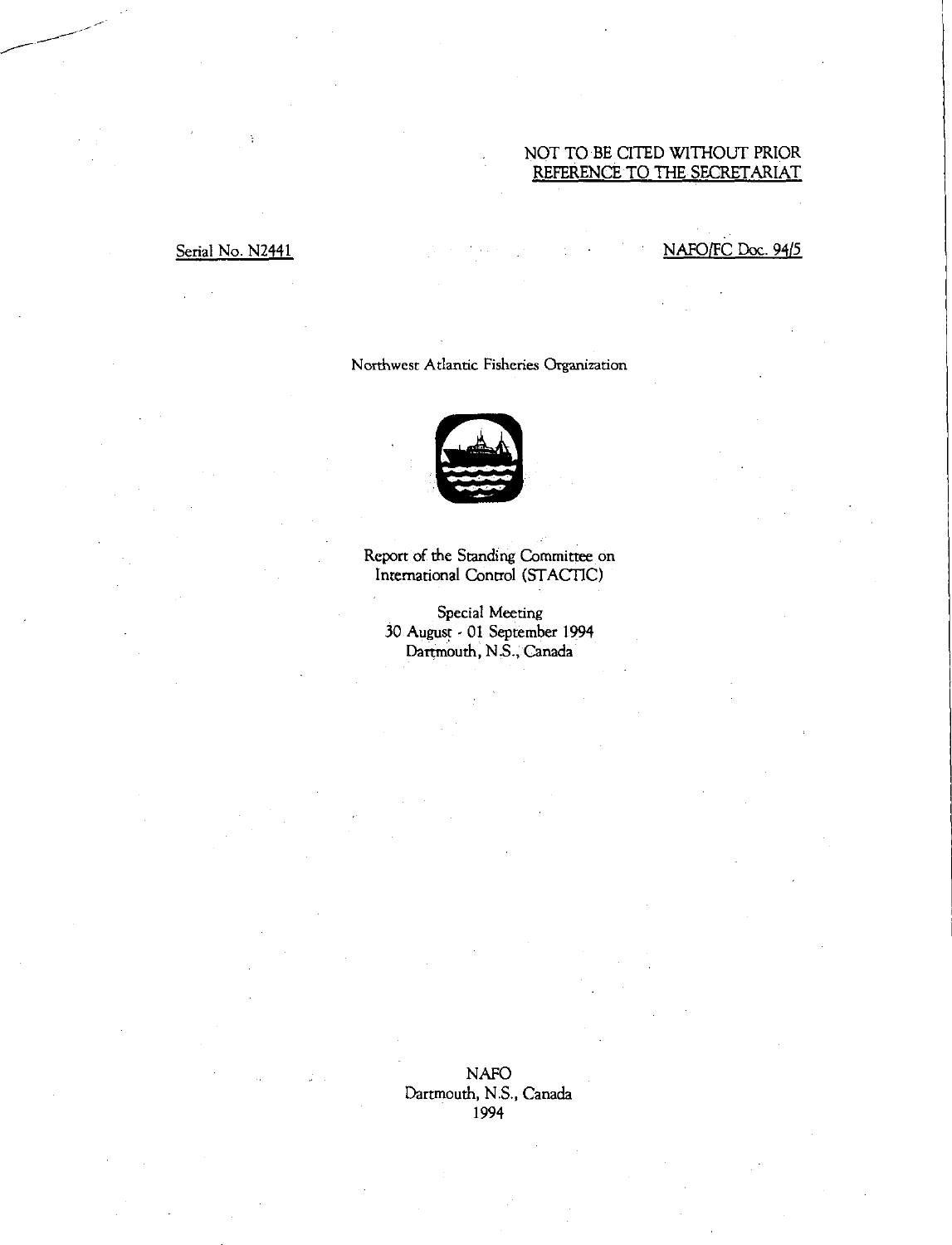Members of the Fisheries Commission:

Bulgaria Canada Cuba Denmark (in respect of the Faroe Islands and Greenland) Estonia European Union (EU) Iceland Japan Latvia Lithuania Norway Poland

it

ı.

Russian Federation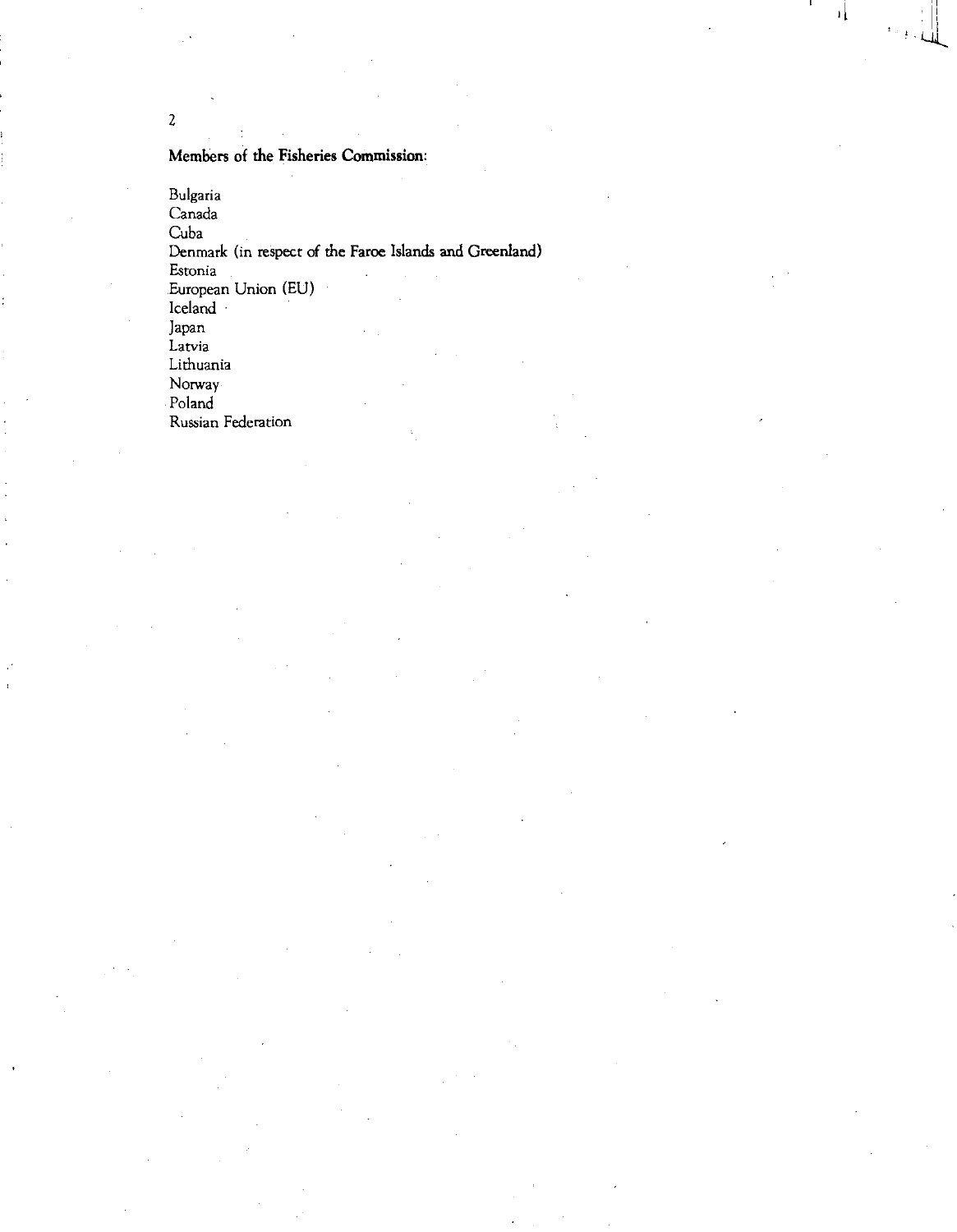## Northwest Atlantic Fisheries Organization



Report of the Standing Committee on International Control (STACTIC)

Special Meeting 30 August - 01 September 1994 Dartmouth, N.S., Canada,

NAFO D. Brock 192 Wyse Road Chairman<br>Dartmouth, N. S., Canada Chairman<br>September, 1994 Dartmouth, N. S., Canada

Tel. (902) 469-9105 Fax (902) 469-5729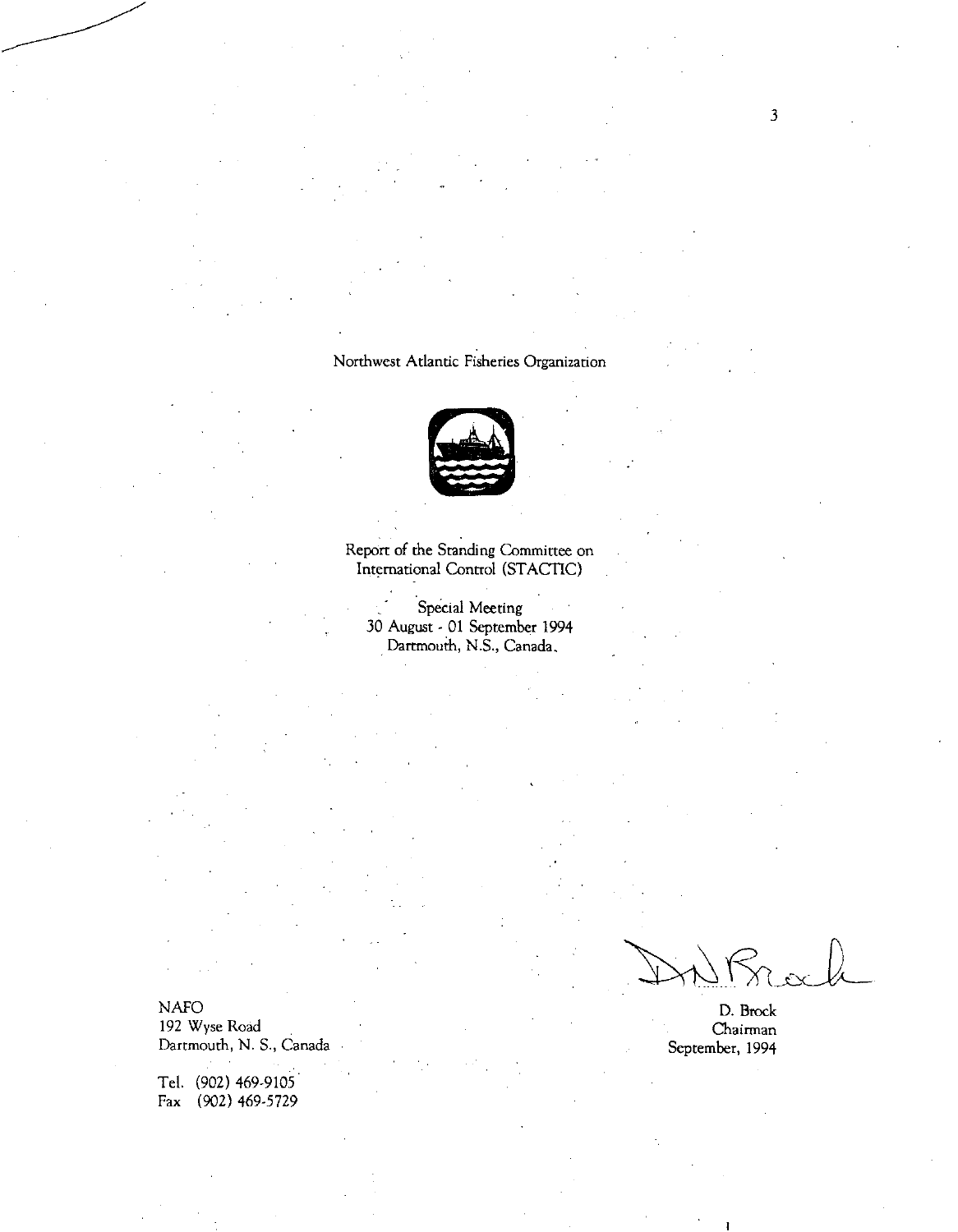# Report of the Standing Committee on International Control (STACTIC)

4

# Special Meeting 30 August - 01 September 1994 Dartmouth, N.S., Canada

|                  | Report of the Special Meeting of the Standing     |    |
|------------------|---------------------------------------------------|----|
|                  | Committee on International Control (STACTIC)      | 5  |
| 1.               | Opening Procedures                                | 5  |
| $\mathfrak{2}$ . | Appointment of Rapporteur                         | 5  |
| 3.               | Adoption of Agenda                                | 5  |
| 4.               | Reports by Contracting Parties on the             |    |
|                  | Observer Scheme Pilot Project                     | 5  |
| 5.               | Assessment of the Effectiveness and Cost          |    |
|                  |                                                   | 7  |
| 6.               | Evaluation of Administrative and Operational      |    |
|                  | Problems Associated with the Scheme               | 8  |
|                  | 7. Recommendations to the Fisheries Commission    |    |
|                  | on the Appropriateness of Including a Scheme      |    |
|                  | in the NAFO Conservation and Enforcement Measures | 8  |
| 8.               | Recommendations on the Necessary Elements of any  |    |
|                  | Future Program Including Advice on Specific       |    |
|                  |                                                   | 9  |
| 9.               | Adoption of Report                                | 9  |
|                  |                                                   | 9  |
|                  |                                                   | 9  |
|                  |                                                   |    |
|                  |                                                   |    |
|                  | Annex 1. List of Participants                     | 10 |
|                  |                                                   | 11 |
|                  | Annex 3. Consolidated Table of Reports by         |    |
|                  | Contracting Parties on Observer                   |    |
|                  |                                                   | 12 |
|                  | Annex 4. Consolidated Table of Reports on         |    |
|                  | Provisional Costs and Observer                    |    |
|                  |                                                   | 18 |
|                  | Annex 5. Canadian Proposal - Part VI - NAFO       |    |
|                  | Observer Scheme                                   | 19 |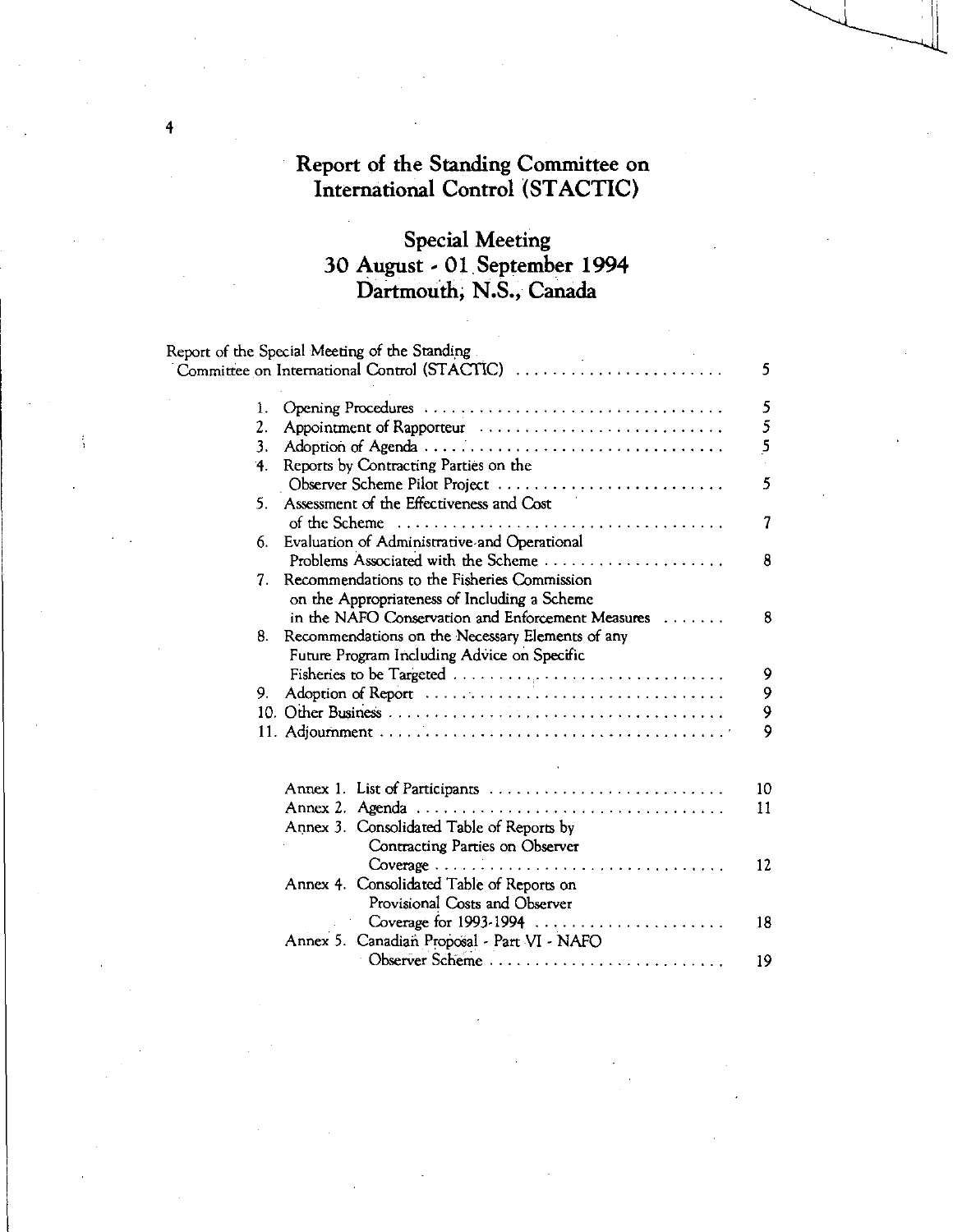## Report of Standing Committee on International Control (STACTIC)

## 30 August - 01, September.1994 Dartmouth, Nova Scotia

### 1. Opening Procedures

The meeting was called to order by the Chairman, D. Brock (Canada) on August 30 at 1015 hours. He welcomed all delegates to the STACTIC Special Meeting tasked by the Fisheries Commission at its special meeting in Brussels in February 1994 (FC Doc. 94/4, item 2, p.9). Representatives from the following Contracting Parties were present: Canada, Denmark (in respect of Greenland), the European Union (EU), Japan, Norway, and Russia. (Annex 1)

### 2. Appointment of Rapporteur

Mr. L. Strowbridge (Canada) was appointed Rapporteur.

### 3. Adoption of Agenda

The provisional agenda was adopted. (Annex 2)

### 4. Reports by Contracting Parties on the Observer Scheme Pilot Project

The Chair recalled the terms of reference from the Fisheries Commission (FC Doc. 94/2) and referred to several Working Papers prepared by Contracting Parties to the meeting asking each delegation to, present their reports. All, reports are summarized in one FC Doc. 94/6 and consolidated in Annexes 3 and 4 of this STACTIC Report.

4.1 The Canadian representative summarized the contents of its report.

Total Canadian fishing effort in the NAFO Regulatory Area during the January 1, 1993 - June 30, 1994 period was 874 days; 689 of which were in the 3M shrimp fishery. Observer coverage for the 3M shrimp fishery was maintained at 100% while coverage on groundfish fisheries was I I% or 20 days. No apparent infringements were reported. Total observer effort in the area through all period was 709 observer days. (Annex 3)

The cost of deployments for 1993 and 1994 was approximately \$256,000; exclusive of \$37,000 for program adminstration. (Annex 4)

4.2 The representative of Denmark (for Greenland) referred to the summary provided at the February STACTIC meeting (FC Doc. 94/3) for only vessels of the Faroe Islands with 1337 fishing days and 80 observer days.

The vessels of Greenland started its shrimp fishery in the Regulatory Area in 1994. Their fishing effort to the end of July was approximately 420 fishing days and observer coverage approximately 70 days.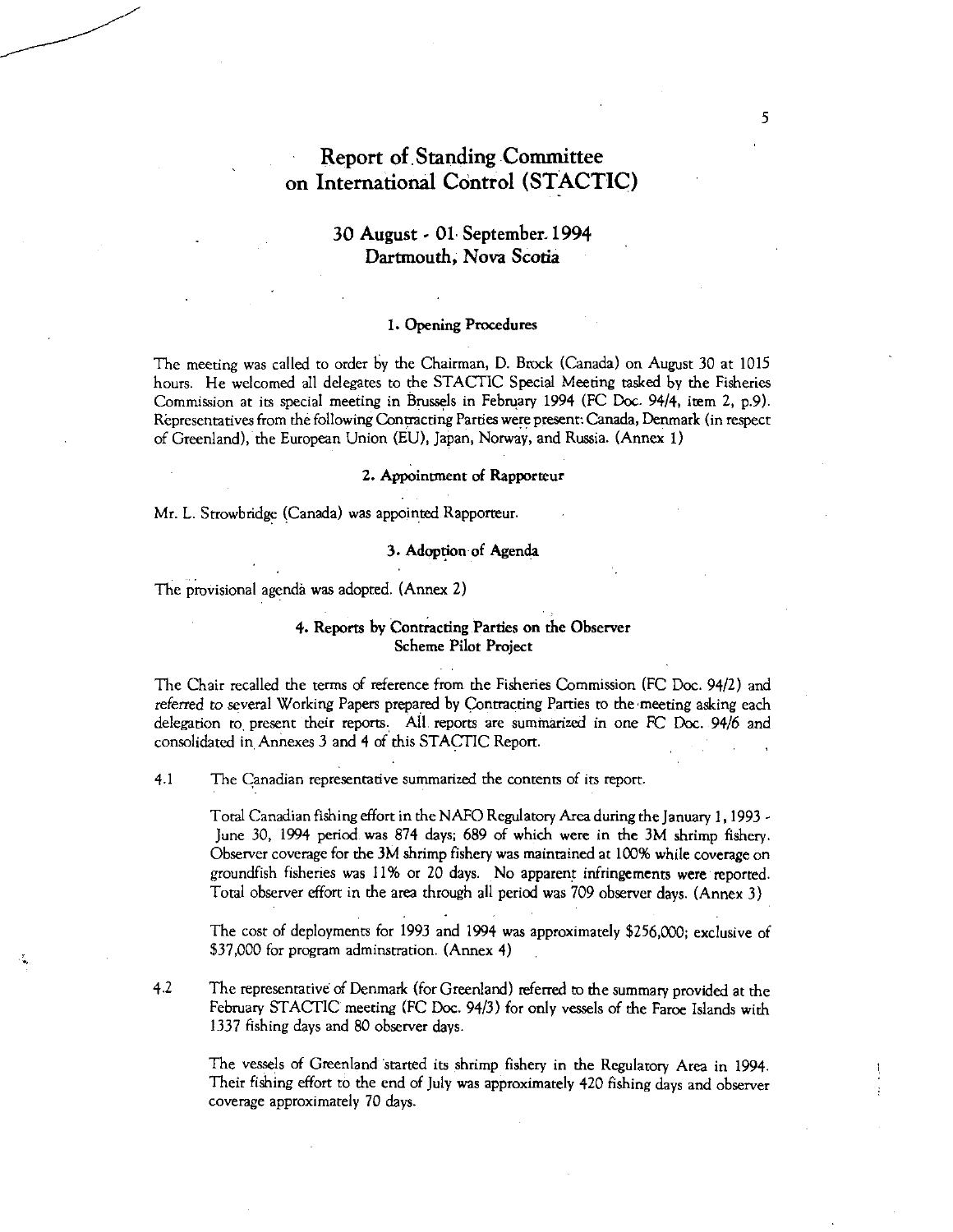Total Danish (Faroese and Greenland) fishing effort in the NAFO Regulatory Area during the January 1, 1993 - July 31, 1994 period was approximately 1757 days; primarily in the 3M shrimp fishery.

Observer coverage for the 3M shrimp fishery was 8.5% or 150 days during 1993-94, and approximately 16% in 1994. No apparent infringements were reported.

The cost of deployments was approXimately \$57,000; exclusive of \$12,000 for program administration.

4.3 The Norwegian representative summarized the contents of its report.

Total Norwegian fishing effort in the NAFO Regulatory Area during the January 1, 1994 -August 15, 1994 period was 1275 days; primarily in the 3M shrimp fishery. Observer coverage was approximately 13% or 169 days. No apparent infringements were reported.

The cost of deployments was about \$105,000; exclusive of \$5,880 for program administration.

4.4 The European Union representative summarized the contents of its report.

European Union fisheries in the NAFO Reguiatory Area during the January 1, 1993 - August 15, 1994 period included Greenland halibut, cod, mixed flatfish, and prawns. Observer coverage on these fisheries was 845 days. Seventeen (17) apparent infringements were reported. The majority of the apparent infringements were confined to 3 of the 19 vessels who had observers on board.

The cost of deployments was \$310,000; exclusive of \$27,000 for program administration.

4.5 The Russian representative summarized the contents of its report for 1994 informing that total Russian fishing effort in the NAFO Regulatory Area during the January 1, 1994 - August 30, 1994 period was 487 days; comprised of 238 days in the 3M and 3N redfish fishery, 140 days in the 3M shrimp fishery, and 109 days in the 3L Greenland halibut fishery. He indicated that in 1993 the observer coverage was 32 days for 292 fishing days in redfish fishery.

The total observer coverage in 1993-1994 (August) was 76 days or 10.5%. No apparent infringements were reported.

The cost of deployment through 1993-94 was approximately overall \$37,696 Cdn exclusive of administration costs, which, could be in the range of up to \$6,000 Cdn. These costs are provisional subject to further specifications.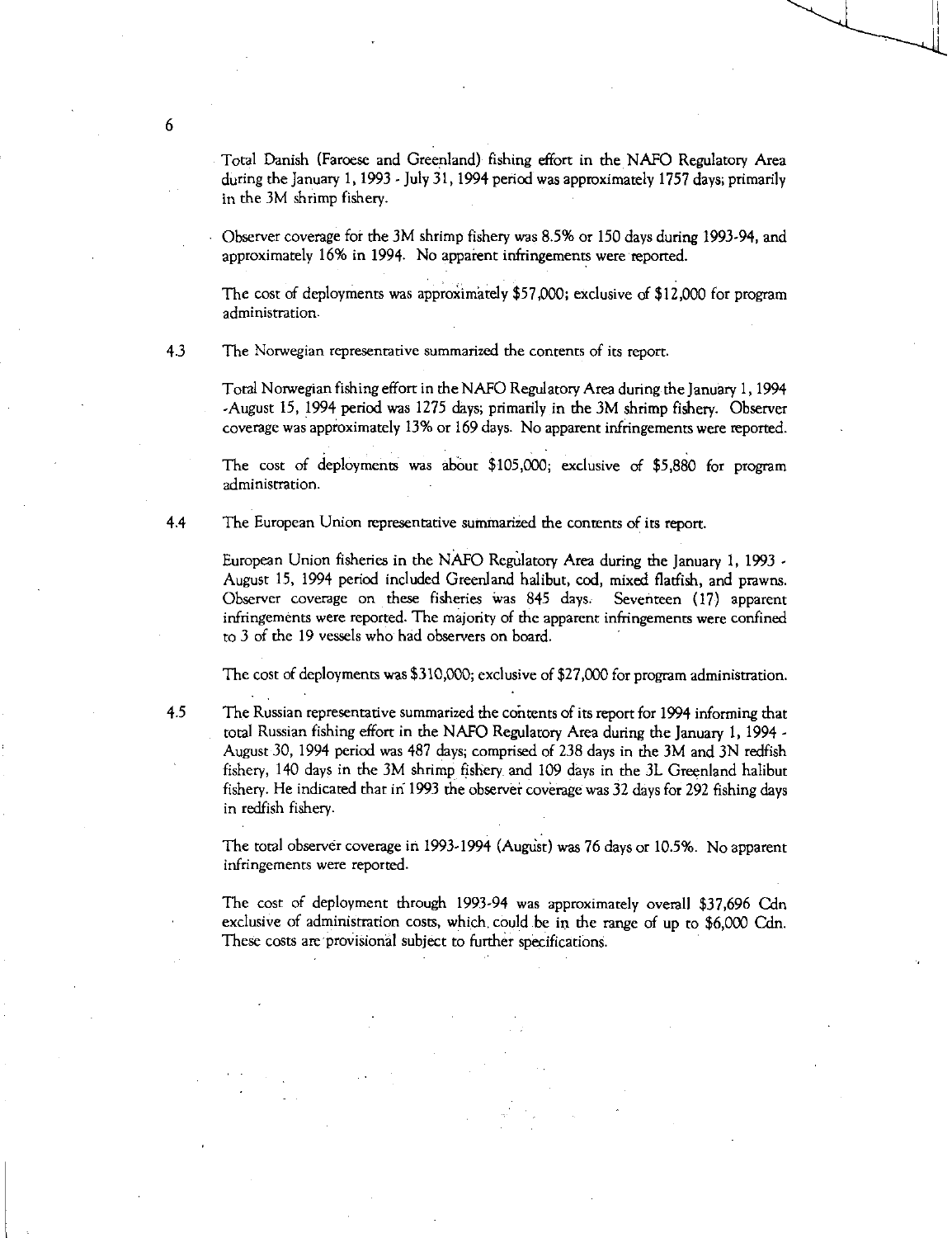### **5. Assessment of the Effectiveness and Cost of the Scheme**

**7** 

**The objective of the pilot project observer scheme is to monitor compliance with the NAFO Conservation and Enforcement Measures.** 

### **Effectiveness**

**The Chair began discussions on this agenda item by seeking criteria that could be used to assess the effectiveness of the Pilot Project Observer Scheme. Coverage levels, apparent infringements,**  and comparisons with inspection vessel costs/results were identified as possible indicators of **effectiveness.** 

**During the 18-month period (January 1, 1993 - June 30, 1994) observers were deployed on Contracting Party vessels fishing .groundfish in** *Divisions* **31.MNO and shrimp in Division 3M. Measures to control the 3M shriinp fishery were not implemented by NAFO until November of 1993** 

**Observers were deployed on fishing vessels for a total of 1950 days; 1165 of which were on the 3M shrimp fishery. No apparent infringements were reported by observers deployed on vessels fishing the 3M fishery. A total of 17 apparent infringements were reported by observers deployed on vessels fishing groundfish. However, the majority of the apparent infringements were confined**  to a small number of vessels. The types of infringements were:

| Type of Apparent Infringement                                                          |         |  |  | 1994 (to June 30) |  |  |
|----------------------------------------------------------------------------------------|---------|--|--|-------------------|--|--|
| Illegal fishing gear or attachments<br>Reporting of catch/retention of undersized fish |         |  |  |                   |  |  |
| Hail System                                                                            |         |  |  |                   |  |  |
|                                                                                        | - Γora! |  |  |                   |  |  |

**Representatives agreed to provide a similar breakdown of apparent infringements detected by inspectors at STACTIC meetings scheduled during the annual NAFO meeting.** 

**STACTIC concluded that the NAFO pilot project observer scheme, if continued, should complement the current NAFO enforcement program. The degree to which the representatives felt that the pilot project contributed to the enforcement program ranged from limited to significant. Some representatives expressed the view that observer deployments simply confirmed information reported by inspectors while others held the view that masters were deterred from committing apparent infringements by the presence of observers on board.** 

**It was also noted that variations in the implementation of the pilot project (for example, the Canadian program provides for timely follow-up action by inspectors when observers report apparent infringement) may have had an impact on compliance levels.** 

STACTIC could not reach a conclusion on the effectiveness of the NAFO pilot project observer **scheme.**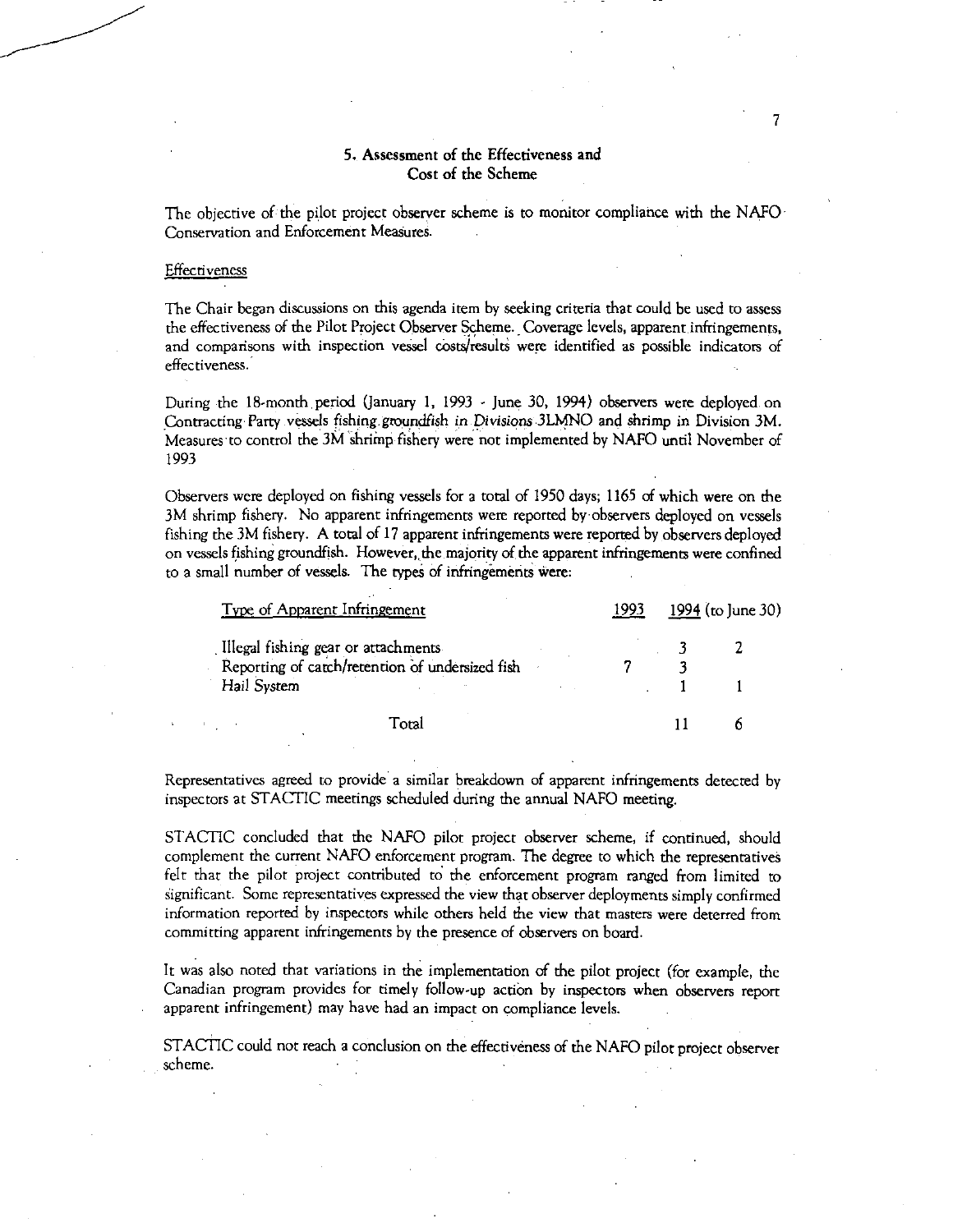The approximate total cost of the Pilot Project Observer Scheme was \$850,000 Cdn., including \$88,000 for program administration. A total of approximately 1950 observer sea days were obtained, at a cost of \$438 Cdn/day. (Annex 4)

### 6. Evaluation of Administrative and Operational Problems Associated with the Scheme

Representatives identified several administrative problems, such as difficulty recruiting and training qualified personnel. The deployment of observers under the pilot scheme resulted in a reduction of scientific observers for one Contracting Party.

Representatives also identified operational difficulties and significant costs associated with the deployment of observers. These difficulties and costs resulted from lengthy transit periods to the NAFO Regulatory Area or the scheduling of deployments to fishing vessels at sea. As well, representatives noted that it was sometimes difficult to determine in advance which vessels would be participating in NAFO fisheries.

General discussions followed on options available to reduce deployment costs, however, it was concluded that significant reductions could not be achieved.

Representatives also noted the reluctance of some masters to accept observers and the occasional difficulty obtaining safety certification when one additional individual is deployed on fishing vessels.

Representatives also discussed an optimum deployment period for observers, noting that current deployments of up to 100 days could affect work performance. Any reductions in the deployment period would significantly increase costs.

### 7. Recommendations to the Fisheries Commission on the Appropriateness of Including a Scheme in the NAFO Conservation and Enforcement Measures

Each representative presented views on the appropriateness of including an observer scheme in the NAFO Conservation and Enforcement measures.

Some representatives felt that the observer program was an appropriate means to ensure compliance with enforcement measures while other representatives felt that the appropriateness of an observer scheme must be evaluated in the context of the comprehensiveness of the current inspection scheme.

Discussions continued on this agenda item with references to earlier discussions on the effectiveness of the pilot project.

It was concluded that an observer scheme may be an appropriate means to deal with certain enforcement problems, however, other factors such as cost and alternate enforcement approaches should also be considered:

If the Fisheries Commission decides to continue the pilot project, such continuation should include specific criteria to evaluate the cost-effectiveness of the project.

### Cost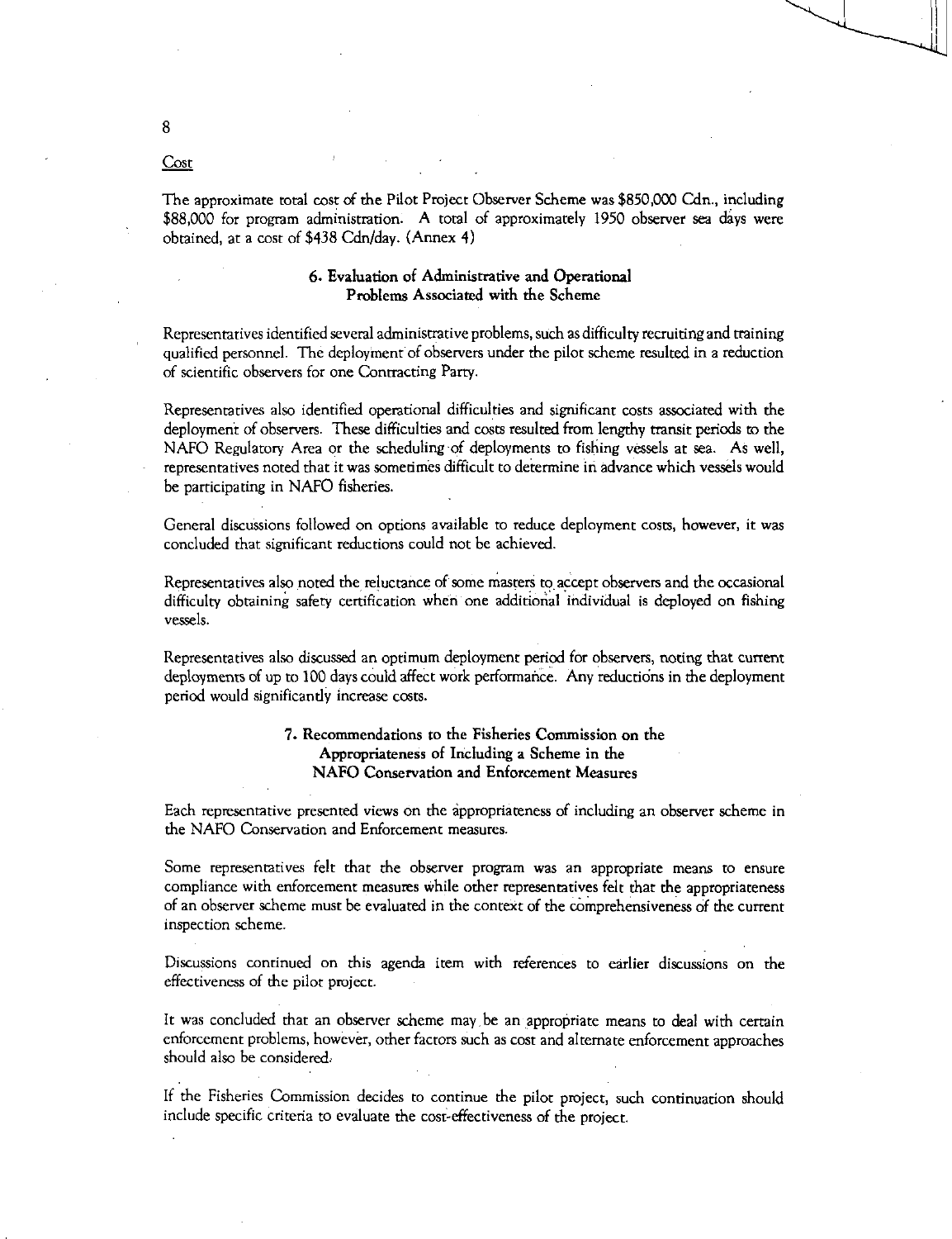### **8. Recommendations on the Necessary Elements of any Future Program Including Advice on Specific Fisheries to be Targeted**

Canada referred to its proposal to incorporate an observer scheme into the Conservation and Enforcement Measures (Annex 5). This proposal includes enhanced reporting requirements and increased coverage levels.

Discussions continued on the general topics of coverage levels and the reporting of apparent infringements by observers.

With respect to NAFO observers reporting apparent infringements to enforcement authorities, STACTIC concluded that if the pilot project is continued and if the observer's role is modified, this reporting should be limited to a certain category of apparent infringements deemed to have significant conservation implications.

With respect to targeting of observer coverage, STACTIC concluded that the Fisheries Commission, based on advice from the Scientific Council on the status of stocks and STACTIC on enforcement issues, should establish appropriate coverage levels for particular fisheries. Some e Contracting Parties, indicated a preference to maintaining the current coverage levels while one COntracting Party suggested raising it to 20%.

### **9. Adoption of Report**

The report was reviewed and adopted by STACTIC.

### **10. Other Business**

There was no other items for discussion.

### **11. Adjournment**

The meeting adjourned at 1430 on September 1, 1994.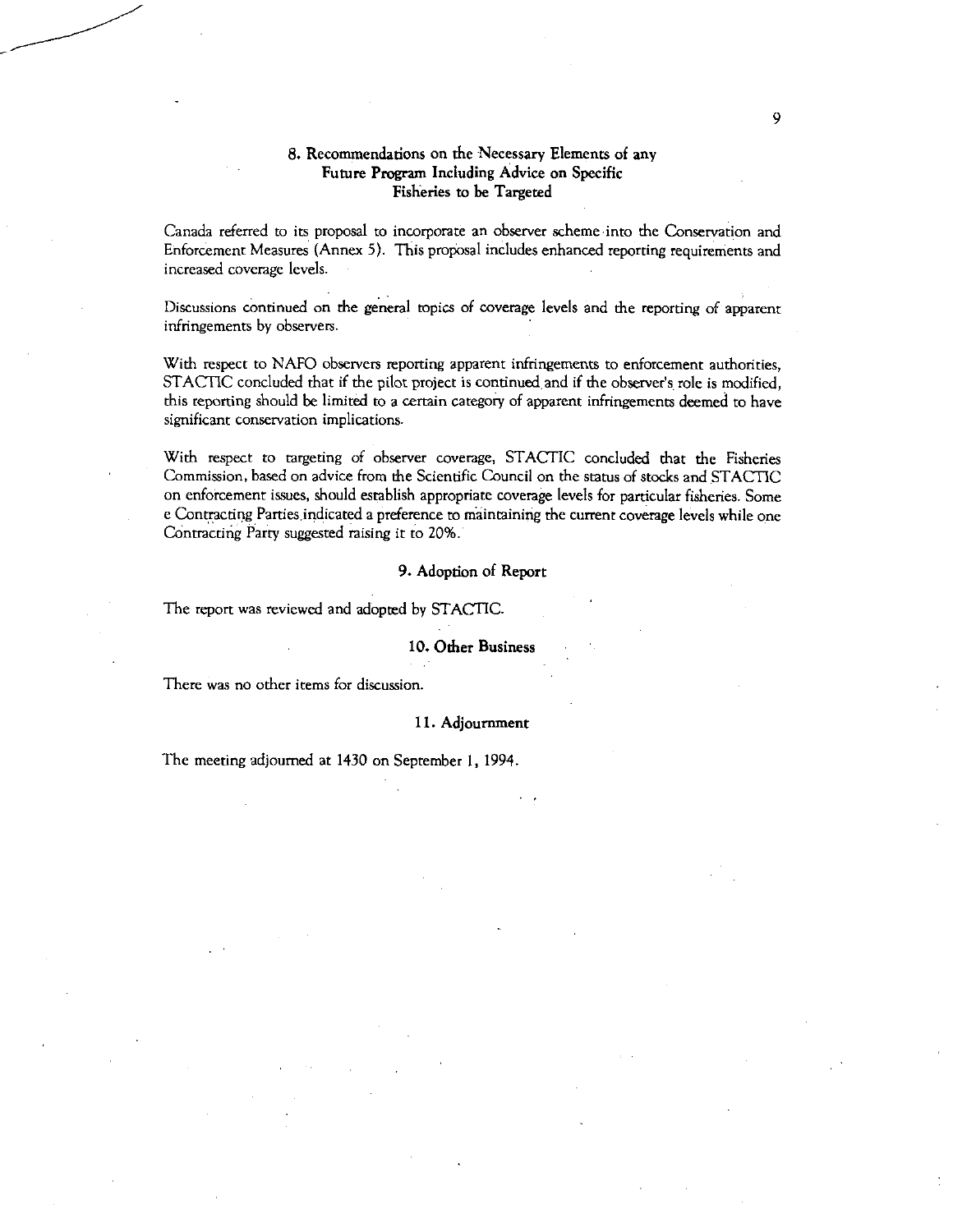### Annex 1. List of Participants

### CANADA

#### Head of Delegation

C. J. Allen, Resource Allocation Br., Dept. of Fisheries and Oceans, 200 Kent St, Ottawa, Ontario KIA 0E6

D. Brock, Dept. of Fisheries and Oceans, 200 Kent St., Ottawa, Ontario KIA 0E6

L. Strowbridge, Dept. of Fisheries and Oceans, P. O. Box 5667, St. John's, Newfoundland A1C 5X1 G. R. Traverse, Resource Mgmt. Br., Dept. of Fisheries and Oceans, P. 0. Box 5667, Sr. John's, Newfoundland A1C 5X1

### DENMARK (GREENLAND)

### Head of Delegation

T. Pedersen, Fiskerilicenskontrollen, P. O. Box 501, 3900 Nuuk, Greenland

#### EUROPEAN UNION (EU)

#### Head of Delegation

P. A. Curran, Directorate General of Fisheries, Commission of the European Union, Rue Joseph II 99, Office 7/7, B-1049 Brussels, Belgium

D. Dunkley, Directorate General of Fisheries, Commission of the European Union, Rue Joseph II 99, Office 7/24, B-1049 Brussels, Belgium

V. Cody, Council of the European Union, 170 Rue de la Loi, B-1048 Brussels, Belgium

B. Buch, Danish Permanent Representation to the EU, Rue D'Arlon 73, B-1040 Brussels, Belgium

P. Peronne, Ministere Agriculture et Peche, Direction des Peches Maritimes, 3, Place de Fontenoy, 75700 Paris, France

G. T. Conrad, Ministry of Food, Agriculnire and Forestry, Rochusstr. 1, 53107 Bonn, Germany

C. Asencio, Secretaria General Pesca Maritime, c/ Ortega y Gasser 57, 28006 Madrid, Spain

A. Fernandez, Secretaria General Pesca Maritime, c/ Ortega y Gasset 57, 28006 Madrid, Spain

### JAPAN

#### Head of Delegation

K. Hanafusa, International Affairs Div., Fisheries Agency, 1.2-1 Kasumigaseki, Chiyoda-ku, Tokyo, Japan 100

H. Inoue, Japan Fisheries Association, Suite 1408, Duke Tower, 5251 Duke Street, Halifax, Nova Scotia B3J 1P3

#### NORWAY

### Head of Delegation

E. Ellingsen, Directorate of Fisheries, P. 0. Box 185, 5002 Bergen, Norway

R. Blikshavn, Directorate of Fisheries, P. 0. Box 185, 5002 Bergen, Norway

#### RUSSIA

#### Head of Delegation

Y. Videneev, Representative of the Russian Federation in Canada on Fisheries, Welsford Place, Suite 2202, 2074 Robie St, Halifax, Nova Scotia B3K 513

#### NAFO Secretariat

L. I. Chepel, Executive Secretary

B. J. Cruikshank, Senior Secretary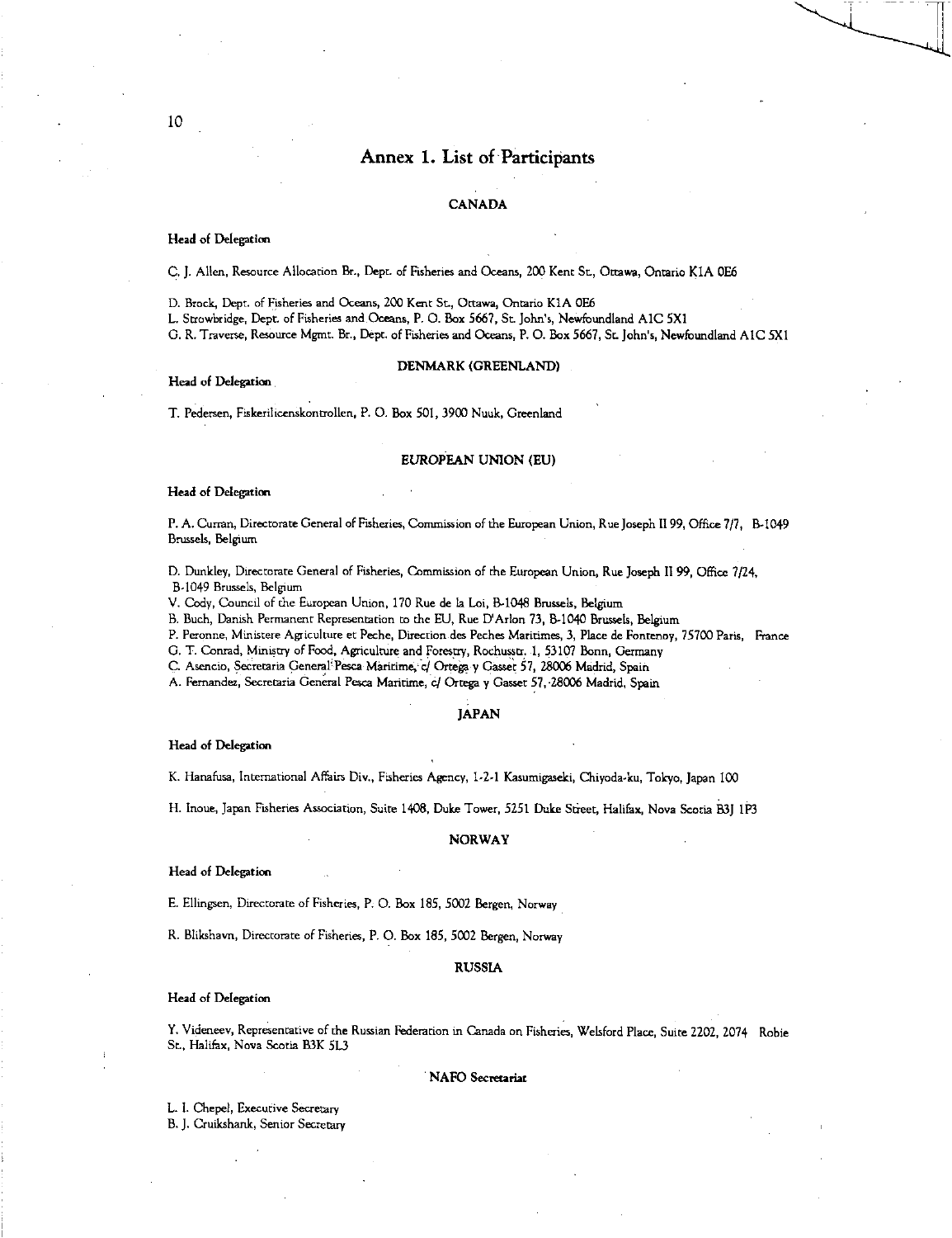## Annex 2. Agenda

- 1. Opening by the Chairman, D. N. Brock (Canada)
- 2. Appointment of Rapporteur
- 3. Adoption of Agenda
- 4. Reports by Contracting Parties on the Observer Scheme Pilot Project
- 5. Assessment of the effectiveness and cost of the Scheme
- 6. Evaluation of administrative and operational problems associated with the Scheme
- 7. Recommendations to the Fisheries Commission on the appropriateness of including the Scheme in the NAFO Conservation and Enforcement Measures
- 8. Recommendations on the necessary elements of any future program including advice on specific fisheries to be targeted
- 9. Adoption of Report
- 10. Other matters
- 11. Adjournment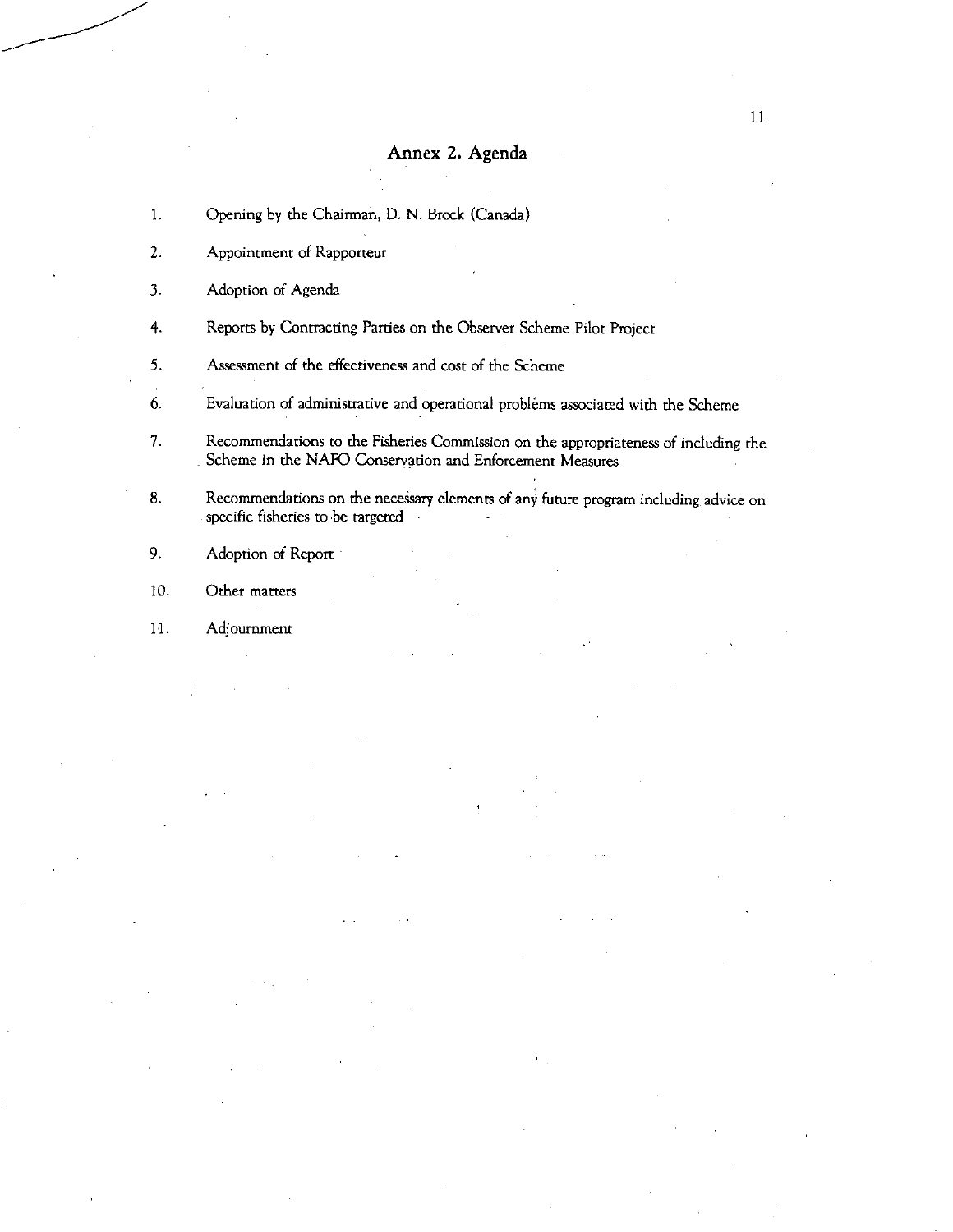# Annex 3. Consolidated Table of Reports by Contracting Parties on Observer Coverage at the Special STACTIC Meeting during 30 August - 01 September 1994

### CANADA

### 1993/1994

Atlantic halibut fishery

| $\parallel$ MONTH | יי<br>JL        | 3M<br>---- | 3N | ገጦ | ----<br><b>OBSERVER</b><br><b>DAYS</b> |
|-------------------|-----------------|------------|----|----|----------------------------------------|
| April<br>II.      | --------------- | ------     | .  |    |                                        |

American plaice fishery

| $\parallel$ MONTH | . .<br>سال | ----------<br>-----<br>3M | 3N | -----<br>ЗC | <b>OBSERVER</b><br><b>DAYS</b> |
|-------------------|------------|---------------------------|----|-------------|--------------------------------|
| September<br>ii   |            |                           |    |             |                                |

## Witch flounder fishery

| $\parallel$ MONTH      | سلالۍ | ---<br>----<br>3M | -----<br>3N | -------<br>ЗC | -----<br><b>OBSERVER</b><br><b>DAYS</b> |
|------------------------|-------|-------------------|-------------|---------------|-----------------------------------------|
| November<br>__________ |       |                   |             | .             |                                         |

### Shrimp fishery

| <b>MONTH</b> | 3L       | 3M         | 3N | 3 <sub>O</sub> | <b>OBSERVER</b><br><b>DAYS</b> |
|--------------|----------|------------|----|----------------|--------------------------------|
| April        |          | 1/10       |    |                | 1/10                           |
| May          |          | 73/100     |    |                | 73/100                         |
| June         |          | 240/126    |    |                | 240/126                        |
| July         |          | $139/-$    |    |                | 139/                           |
| TOTAL        | $\cdots$ | $-453/236$ |    |                | 453/236                        |

Grand Total: 709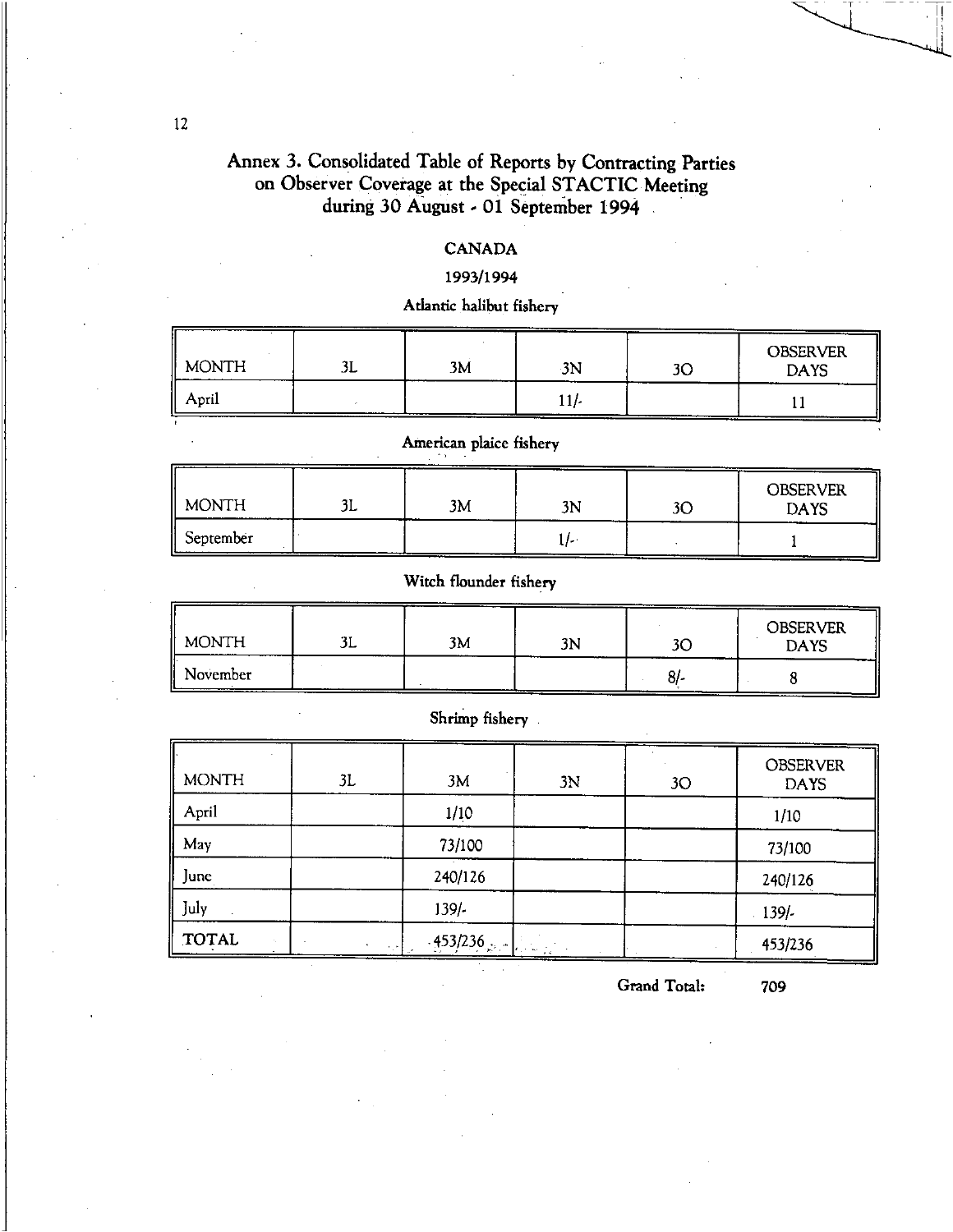## DENMARK (in respect of Faroe Islands and Greenland)

## 1993\*/1994\*

## Shrimp fishery

| II<br><b>MONTH</b> | 3L | 3M    | 3N | 3 <sub>O</sub> | <b>OBSERVER</b><br><b>DAYS</b> |
|--------------------|----|-------|----|----------------|--------------------------------|
| April              |    | $-11$ |    | ÷.             |                                |
| May                |    | 40/31 |    |                |                                |
| June               |    | 40/30 |    |                |                                |
| July               |    | $-18$ |    |                |                                |
| August             |    |       |    |                |                                |
| September          |    |       |    |                |                                |
| <b>TOTAL</b>       |    | 80/70 |    |                | 80/70                          |

\*1993 - For Faroese vessels (80)

\*1994 - For Greenlandic vessels (70)

Grand Total: 150

EUROPEAN UNION

## 1993/1994

Salted cod fishery

| <b>MONTH</b>               | 3L                | 3M     | 3N     | 3O     | <b>OBSERVER</b><br><b>DAYS</b> |
|----------------------------|-------------------|--------|--------|--------|--------------------------------|
| <b>FEBRUARY</b>            |                   | -19    | -1-    | $-11$  | $-19$                          |
| <b>MARCH</b>               |                   | $-122$ | $-15$  | -1-    | $-127*$                        |
| APRIL                      | O/                | 10/26  | 1/2    | O/1    | $11/29*$                       |
| $\mathbf{u}$<br><b>MAY</b> | $35/-$<br>$\cdot$ | 32/7   | 19/2   | 7/     | 93/9                           |
| <b>JUNE</b>                | $0/-$             | $43/-$ | $30/-$ | $11/-$ | 84/                            |
| <b>JULY</b>                | $O/-$             | $0/-$  | $2/-$  | $0/-$  | $2/-$                          |
| <b>TOTAL</b>               | $35/-$            | 85/64  | 52/9   | 18/1   | 190/74                         |

\* Visits to the port of St. Pierre.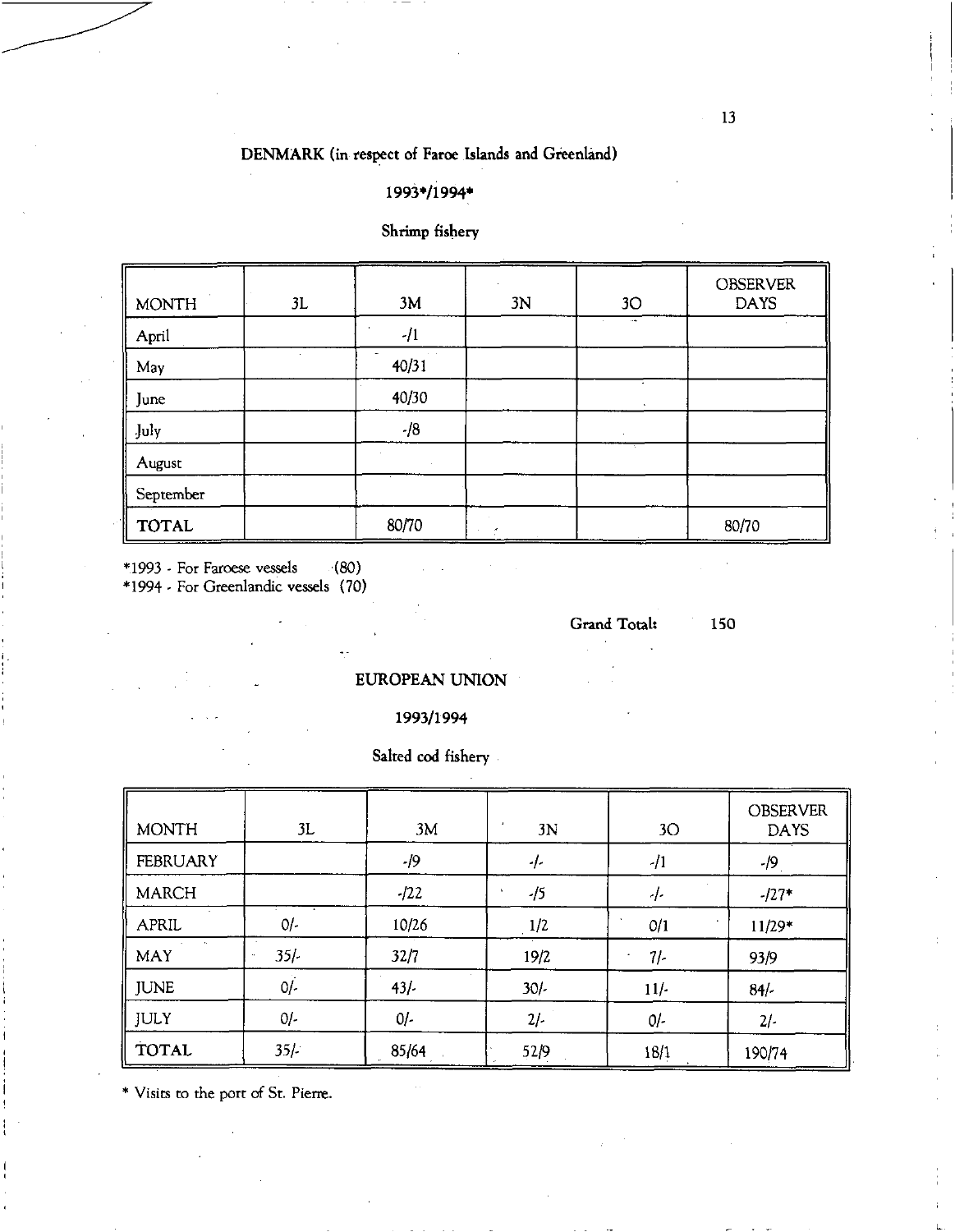## EUROPEAN UNION (continued)

## Mixed Flatfish fishery

## 1993 only

| <b>MONTH</b> | 3L | 3M | 3N | 3O | <b>OBSERVER</b><br><b>DAYS</b> |
|--------------|----|----|----|----|--------------------------------|
| MAY          |    |    |    |    | 12                             |
| <b>JUNE</b>  |    |    |    |    | 22                             |
| JULY         | ١C | 16 |    |    | 27                             |
| <b>TOTAL</b> | 25 | Ð  | 10 |    | 61                             |

## Greenland halibut fishery

## 1993/1994

 $\ddot{\phantom{a}}$ 

| <b>MONTH</b>     | 3L                    | 3M                 | 3N      | 3O    | <b>OBSERVER</b><br><b>DAYS</b> |
|------------------|-----------------------|--------------------|---------|-------|--------------------------------|
| <b>MARCH</b>     | 0/2                   | O/1                | 0/0     | O/O   | 0/3                            |
| <b>APRIL</b>     | O/8                   | 0/27               | O/21    | O/O   | 0/56                           |
| <b>MAY</b>       | O/O                   | 0/31               | 0/56    | O/O   | 0/87                           |
| <b>JUNE</b>      | O/O                   | 0/13               | 0/31    | O/O   | 0/44                           |
| <b>JULY</b>      | 5/0                   | 3/0                | 24/6    | 0/0   | 32/6                           |
| <b>AUGUST</b>    | $O/-$                 | $0/-$              | 62/     | $O/-$ | $62/-$                         |
| <b>SEPTEMBER</b> | $0/-$<br>$\mathbf{t}$ | 0/-                | $26/-$  | $0/-$ | $26/-$                         |
| <b>OCTOBER</b>   | $2/-$                 | $0/-$              | $0/-$   | 01-   | $2/-$                          |
| <b>NOVEMBER</b>  | $19/-$                | $11/-$             | $0/-$   | 0/-   | $30/-$                         |
| <b>DECEMBER</b>  | $12/-$                | $4/-$              | $0/-$   | $0/-$ | $16/-$                         |
| <b>TOTAL</b>     | 38/10                 | $\therefore$ 18/72 | 112/114 | O/O   | 168/196                        |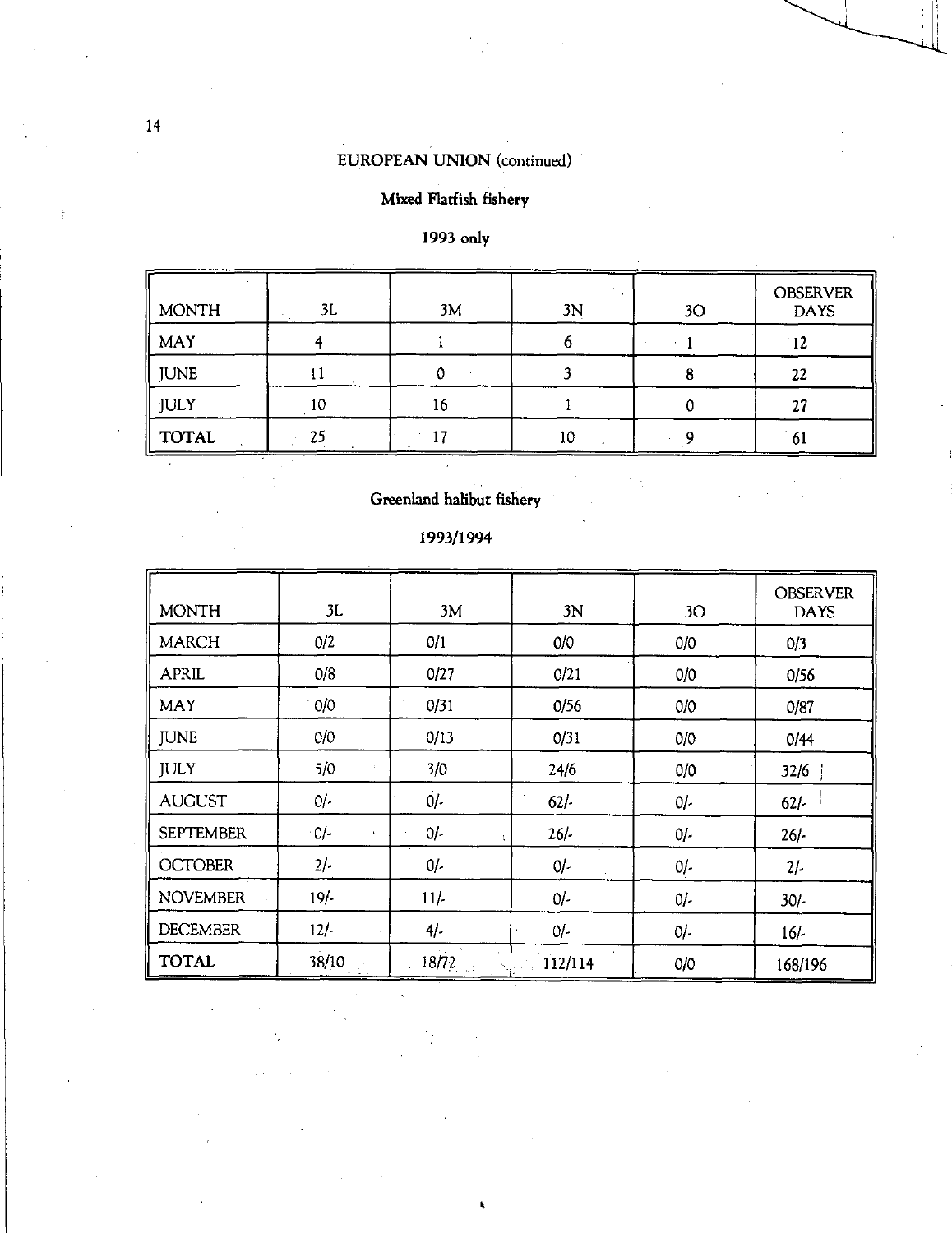# EUROPEAN UNION (continued)

## Prawn Fishery

## 1993/1994

| <b>MONTH</b>     | $\cdot$<br>3L | 3M             | 3N | 3O | <b>OBSERVER</b><br><b>DAYS</b> |
|------------------|---------------|----------------|----|----|--------------------------------|
| <b>JULY</b>      |               | 0/46           |    |    | 0/46                           |
| <b>AUGUST</b>    |               | 0/50           |    |    | 0/50                           |
| <b>SEPTEMBER</b> |               | 15/0           |    |    | 15/0                           |
| <b>OCTOBER</b>   |               | 31/0           |    |    | 31/0                           |
| <b>NOVEMBER</b>  |               | 15/0           |    |    | 15/0                           |
| TOTAL            | <b>医原子的</b>   | .61/96<br>医细胞炎 | -  |    | 61/96                          |

Summary of

## Presence of Observers by NAFO Division and by Month

1993/1994

| <b>MONTH</b><br>$\sim 8$          | 3L                   | 3M                                              | 3N     | 3 <sub>O</sub> | <b>OBSERVER</b><br><b>DAYS</b> |
|-----------------------------------|----------------------|-------------------------------------------------|--------|----------------|--------------------------------|
| <b>FEBRUARY</b>                   | 0/0                  | 0/9                                             | 0/0    | O/O            | 9/0                            |
| <b>MARCH</b>                      | 0/2                  | 0/23                                            | 0/5    | O/O            | 30/0                           |
| <b>APRIL</b>                      | 0/8                  | 10/53                                           | 1/23   | O/O            | 11/84                          |
| MAY                               | 39/0<br>$\mathbf{t}$ | 33/38                                           | 25/58  | 8/0            | 105/96                         |
| <b>JUNE</b>                       | 11/0                 | 43/13<br>$\cdot$                                | 33/31  | 19/0           | 106/44                         |
| <b>JULY</b><br>$\sim 10$          | 15/0                 | 19/46                                           | 27/6   | O/O            | 61/52                          |
| AUGUST -                          | O/O                  | 0/50                                            | 62/0   | O/O            | 62/50                          |
| <b>SEPTEMBER</b>                  | $0/-$                | $15/-$                                          | $26/-$ | $0/-$          | 41/7                           |
| <b>OCTOBER</b>                    | $2/-$                | $31/-$                                          | $0/-$  | $0/-$          | 33/                            |
| <b>NOVEMBER</b>                   | 19/                  | $26/-$                                          | $0/-$  | O/I            | $45/-$                         |
| <b>DECEMBER</b>                   | $12/-$               | 4/                                              | $O/-$  | $0/-$          | $16/-$                         |
| <b>TOTAL</b><br>-24<br>$\sim 100$ |                      | $.98/10$ and 181/232, in $\frac{1}{10}$ 174/123 |        | $-27/0$        | 480/365                        |

Grand Total: 845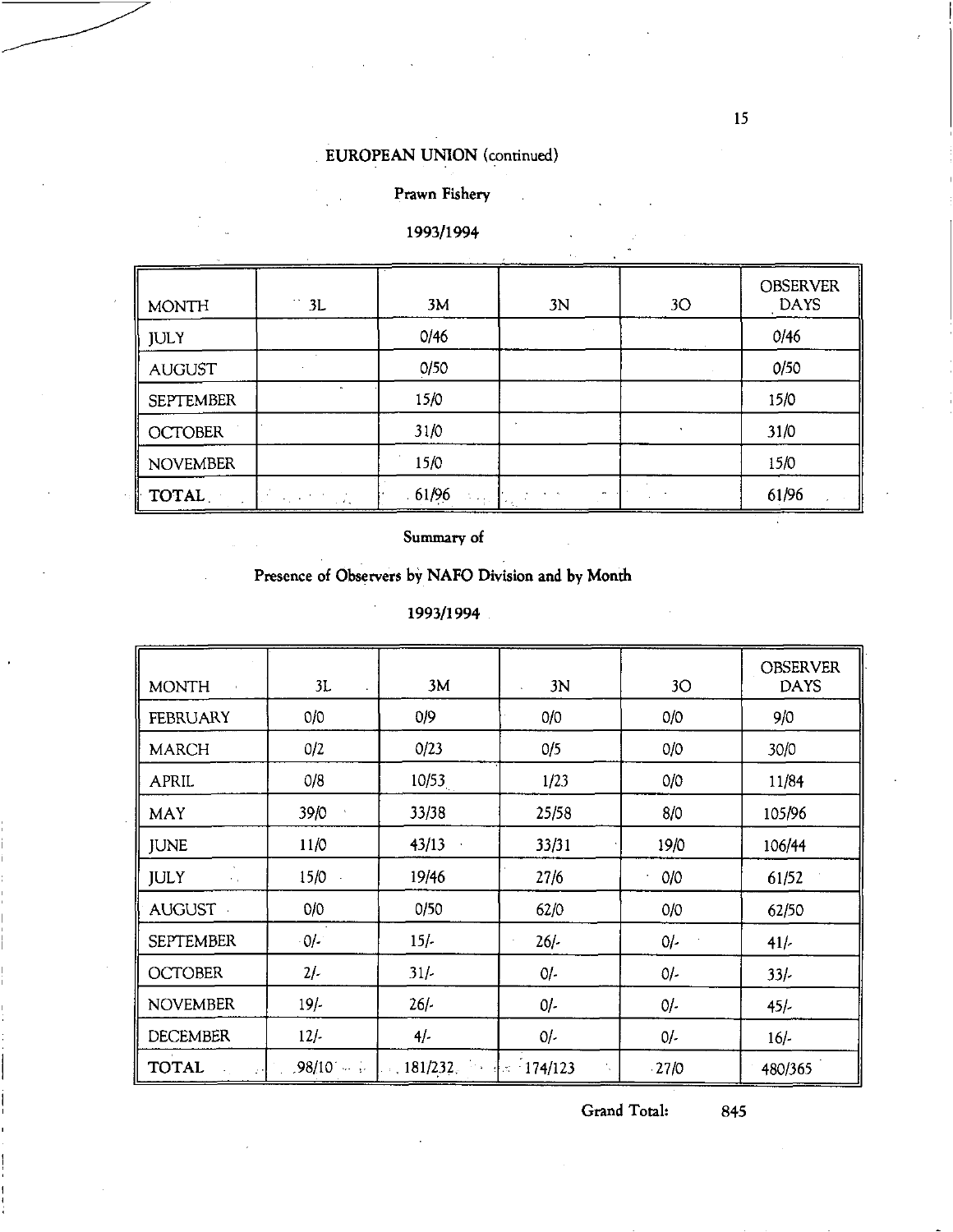## EUROPEAN UNION (continued)

| TYPE OF APPARENT INFRINGEMENT                                                                                      | 1993 | 1994 |
|--------------------------------------------------------------------------------------------------------------------|------|------|
| Illegal mesh size                                                                                                  |      | 1(1) |
| Illegal attachments<br>- Top-side chafers<br>- Strengthening ropes<br>- Chafers                                    |      |      |
| Catches<br>- Underdeclaration<br>- Fishing zone not changed<br>- Undersized fish processed<br>- Misreporting catch |      | 1(2) |
| Communications<br>- Hail System                                                                                    |      |      |
| <b>TOTAL</b><br>$-1 - 46$                                                                                          |      |      |

(1) Illegal mesh size 116mm over a period of 10 days.

 $(2)$  Discrepancies  $\leq$ 20%.

## NORWAY

1994 only

## Shrimp fishery

| <b>MONTH</b> | 3L | 3M  | 3N | 3O | <b>OBSERVER</b><br><b>DAYS</b> |
|--------------|----|-----|----|----|--------------------------------|
| March        |    | 11  |    |    | 11                             |
| April        |    | 30  |    |    | 30                             |
| May          |    | 28  |    |    | 28                             |
| June         |    | 32  |    |    | 32                             |
| July         |    | 58  |    |    | 58                             |
| August       |    | 10  |    |    | 10                             |
| <b>TOTAL</b> |    | 169 |    |    | 169                            |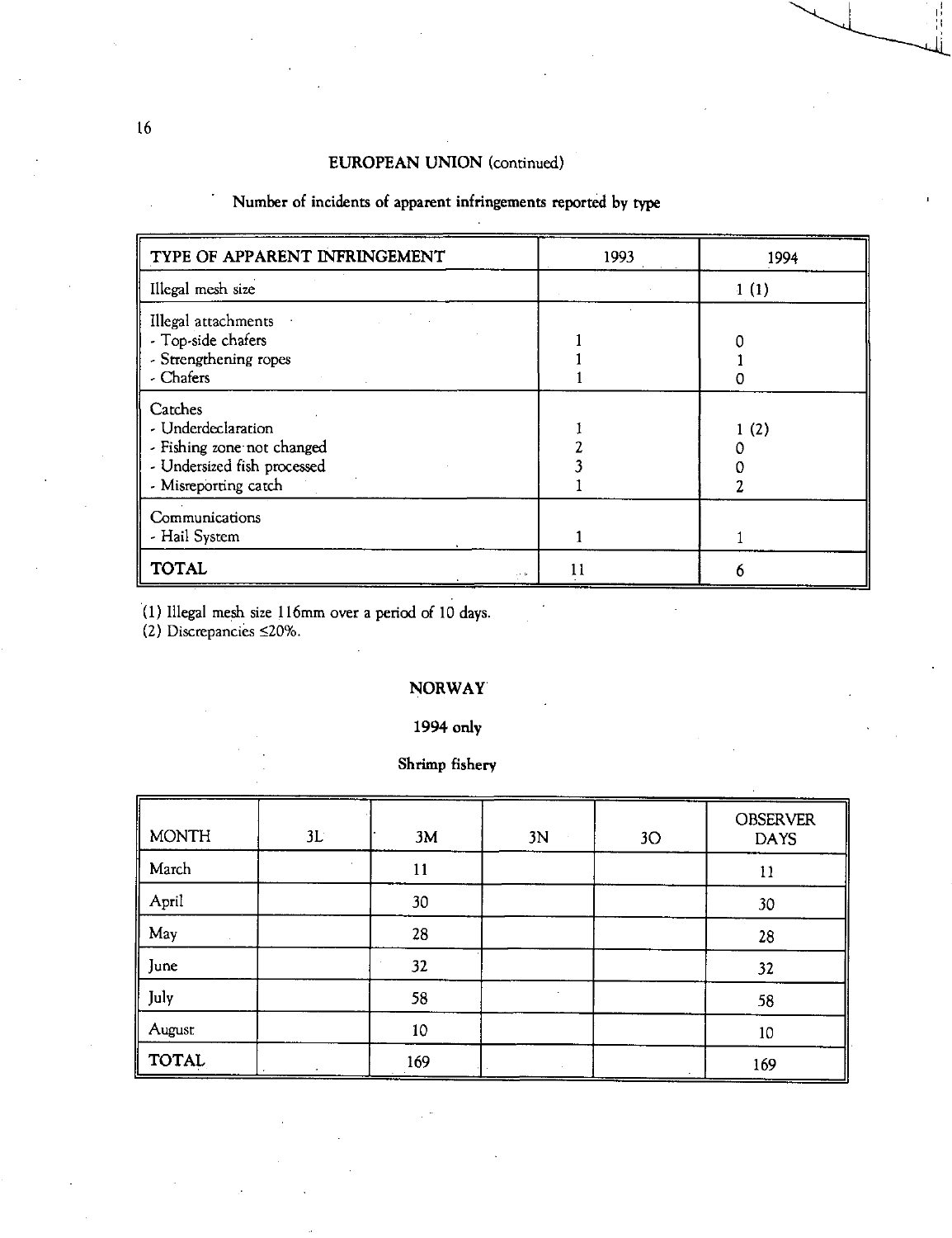## **RUSSIA**

# **1993/1994**

# **Redfish fishery**

| $\ddot{\phantom{1}}$<br><b>MONTH</b> | $\sim$ $\sim$<br>3L | 3M     | 3N    | 3O | <b>OBSERVER</b><br><b>DAYS</b> |
|--------------------------------------|---------------------|--------|-------|----|--------------------------------|
| May                                  |                     |        |       |    |                                |
| June                                 |                     |        |       |    |                                |
| $\sim$<br>July                       |                     | $-.18$ | $-12$ |    |                                |
| August                               |                     | $*124$ |       |    |                                |
| September                            |                     |        |       |    |                                |
| October                              |                     |        |       |    |                                |
| <b>TOTAL</b>                         |                     | 32/42  | $-12$ |    | 32/44                          |

\* no specification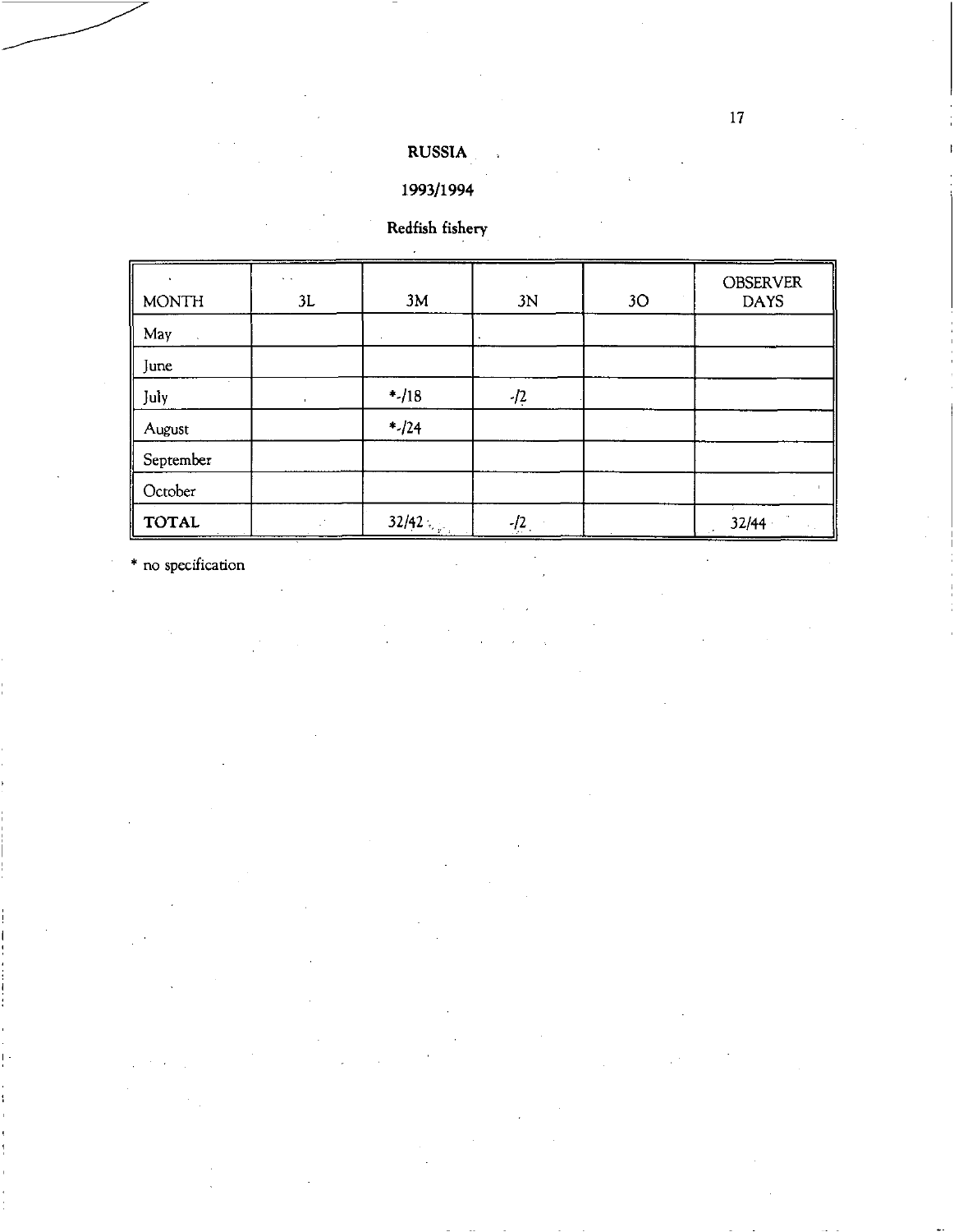|                                           | Annex 4. Consolidated Table of Reports on Provisional |
|-------------------------------------------|-------------------------------------------------------|
| Costs and Observer Coverage for 1993-1994 |                                                       |

|    | Fishery                  | Canada<br>$\sim$ | Denmark<br>(Faroes/Greenland) | EU       | Norway<br>$(1994 \text{ only})$ | Russia | Total    | %                 |  |
|----|--------------------------|------------------|-------------------------------|----------|---------------------------------|--------|----------|-------------------|--|
| a) | Observer days            |                  |                               |          |                                 |        |          |                   |  |
|    | - -<br>Cod fishery       |                  |                               | 264      |                                 |        | 264      | 13.6              |  |
|    | Redfish fishery          |                  |                               |          |                                 | 76     | 76       | 3.9               |  |
|    | Mixed flatfish fishery   | 9                |                               | 61       |                                 |        | 70       | 3.6               |  |
|    | G. halibut fishery       |                  |                               | 363      |                                 |        | 363      | 18.6              |  |
|    | Shrimp fishery           | 689              | 80/70                         | 157      | 169                             |        | 1165     | 59.8              |  |
|    | A. halibut fishery       | 11               |                               |          |                                 |        | 11       | 0.5               |  |
|    | <b>TOTAL</b>             | 709              | 80/70                         | 845      | 169                             | 76     | 1949     | 100               |  |
| Ъ) | No. of apparent          |                  |                               |          |                                 |        |          |                   |  |
|    | infringements            | nil              | nil                           | $11*/6*$ | nil                             | nii    | $11*/6*$ |                   |  |
| c) | Costs of:                |                  |                               |          |                                 |        |          |                   |  |
|    | per sea day <sup>1</sup> | 413.             | 461.                          | 399.     | 657.                            | 575.   | 438.     |                   |  |
|    | overall <sup>2</sup>     | 256,220          | 57,150                        | 310,000  | 105,209                         | 37,696 | 766,275  | 100               |  |
|    | administration           | $-37,000$        | 12,000                        | 27,125   | 5,880                           | 6,000  | 88,005   | 11.5 (to overall) |  |

(For those Contracting Parties whose fishing presence exceeded 300 days in the NAFO Regulatory Area)

• 1993/1994

 $\frac{1}{2}$  includes overall + administration

excluding administration costs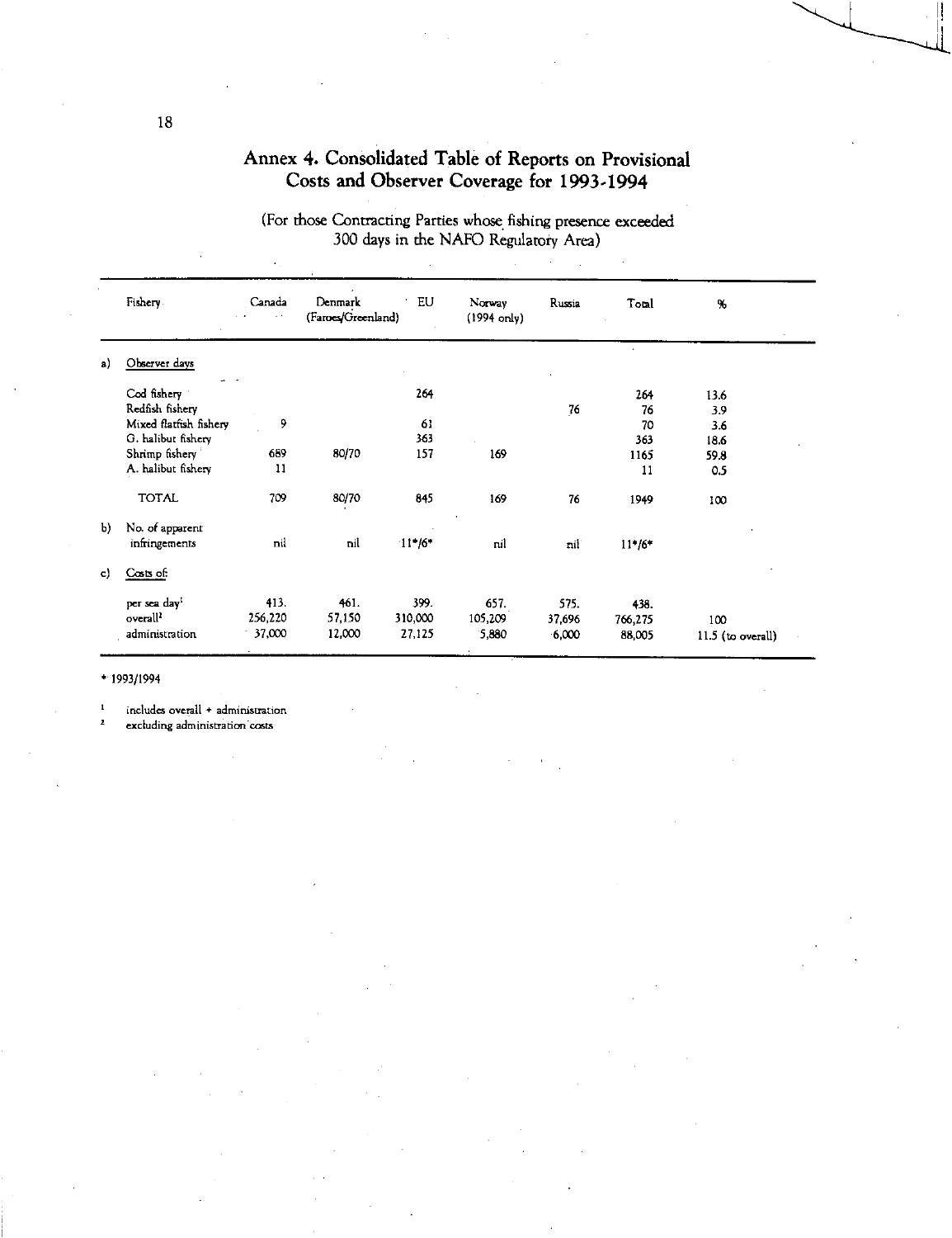### Annex 5. Canadian Proposal

### PART VI - NAFO OBSERVER SCHEME

- 1. (i) All Contracting Parties that anticipate their fishing operations to exceed days on ground in the Regulatory Area during any calendar year, will deploy on their vessels trained observers from their own jurisdiction, and from other NAFO. Contracting Parties, to monitor and report on compliance with the provisions of the Conservation and Enforcement Measures in accordance with criteria agreed by STACTIC and approved by the Fisheries Commission.
	- (ii) The appropriate authorities of the Contracting Parties shall notify the Executive Secretary by November 01 of each year, the names of the observers they will appoint under the Scheme. Modifications by Contiacting Parties to such notifications shall be communicated to the Executive Secretary with one month notice whenever possible.
	- (iii) Upon receipt of the notification of assignment to the Scheme from a Contracting Party, the Executive Secretary shall issue a document of identity, as shown in Annex \_ (to be developed), to the respective authority of each observer of that Party. This document shall be numbered. Each observer shall carry and produce this document of identity upon cornmencement of any deployment or when requested by an inspector.

----------------NOTE: Section 2 has two options for discussion

### OPTION 1

- 2. *Contracting* Parties that are participating in the Scheme as outlined in paragraph 1(i) above shall:
	- (i) deploy the observers assigned to their vessels appropriately to ensure that a minimum of  $(x)$ percent of the Contracting Party's total estimated days on ground for the calendar year are subject to observation across as many fisheries in the NAFO Regulatory Area as possible;
	- (ii) allow for deployment on their vessels of observers appointed by other Contracting Parties for a minimum of  $(x)$  percent of the days on ground for which observers must be provided under  $(i)$ above;
	- (iii) on receipt of an offer from another Contracting Party to provide observers under (ii) above, arrange as soon as possible, a meeting between officials of the two Parties to develop the necessary modalities so that the requesting Party's observers can be deployed on the vessels of the other Party for a reasonable period during the relevant fishing season;
	- (iv) ensure observers are deployed in a manner that ensures an optimum coverage level on a fishery by fishery basis;
	- (v) pay all costs associated with the observers they appoint.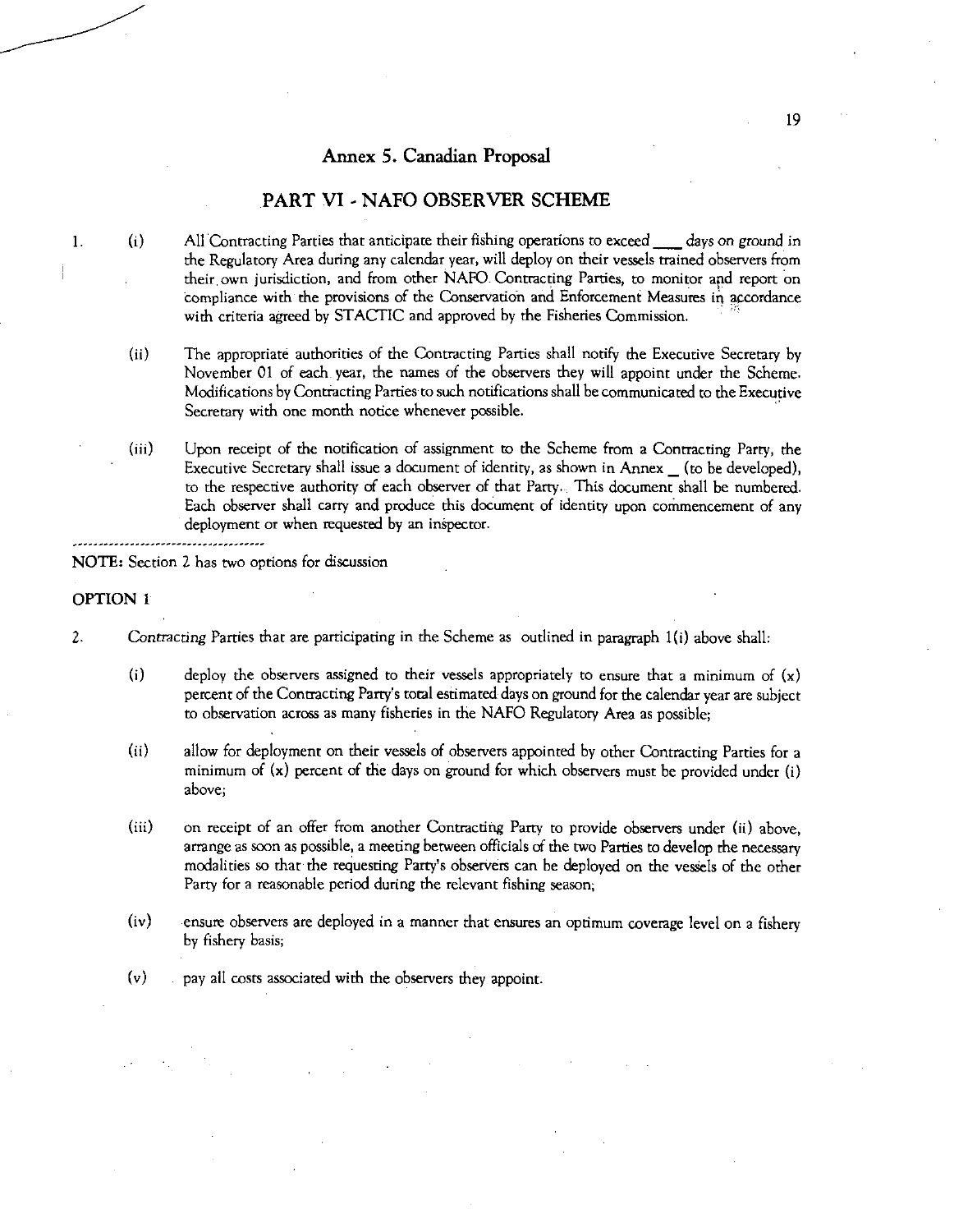### OPTION 2

- 2. (i) Contracting Parties that are participating in the Scheme as outlined in paragraph 1 (i) above shall make available to the Executive Secretary the number of observers required to cover (x) percent of the Contracting Party's total .'estimated days on giOurid for the calendar year. Other Contracting Parties may also voluntarily assign observers to the scheme.
	- (ii) The Executive Secretary shall deploy observers in a manner that ensures an optimum coverage level on a fishery by fishery basis.
	- (iii) Contracting Parties with an inspection presence in the area will assist the Executive Secretary in deploying observers to and from the fishing grounds if possible.
- 3. (i) Observers under this Scheme shall record and report on the fishing activities of the vessel observed and will specifically:
	- (a) verify the position of the vessel when engaged in fishing;
	- (b) observe and estimate catches taken with a view to identifying catch composition, and monitor discarding, by-catches and the taking of undersized species;
	- (c) record the gear, mesh sizes and attachments to the nets being used;
	- (d) verify entries made to the logbook as required by the Conservation and Enforcement Measures;
	- (e) collect catch and effort data on a set by set basis, including location (latitude/longitude), depth of net, time net on bottom, catch composition and discards.
	- $(ii)$ If so decided by the Party that appoints the observer, the observer can also collect biological samples/data in accordance with a biological sampling protocol defined by the Scientific Council and approved by the Fisheries Commission.
	- (iii) Within 30 days following completion of an observer's assignment on a vessel, the observer shall report on the activities of the vessel to the competent authorities of the vessel in a format outlined in Annex (to be developed). A copy of the report will be provided by these authorities to the to the NAFO Executive Secretary within 30 days following receipt of the report. The Executive Secretary sitall provide 'copies of any reports received to any requesting Contracting Parry.